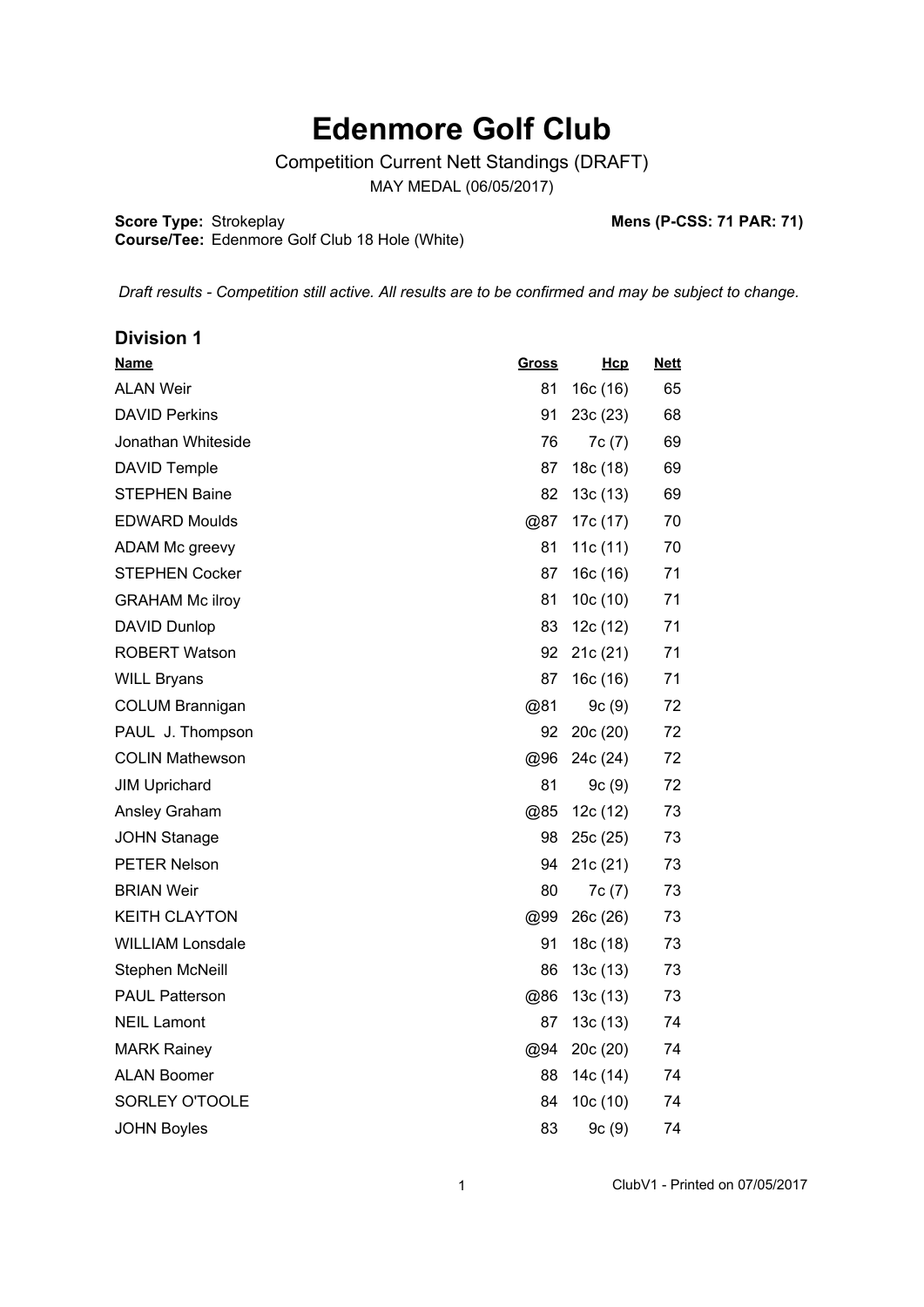| <b>Division 1</b>       |              |          |             |
|-------------------------|--------------|----------|-------------|
| <b>Name</b>             | <u>Gross</u> | Hcp      | <b>Nett</b> |
| ROB Mc DOWELL           | 81           | 7c(7)    | 74          |
| <b>STEPHEN Dunlop</b>   | 90           | 16c(16)  | 74          |
| <b>SEAN MC KEGNEY</b>   | 100          | 26c(26)  | 74          |
| <b>STEPHEN Hylands</b>  | 82           | 8c(8)    | 74          |
| <b>Scott Best</b>       | 97           | 23c(23)  | 74          |
| <b>CLYDE Anderson</b>   | 87           | 13c(13)  | 74          |
| <b>JACKIE Gilliland</b> | 93           | 19c (19) | 74          |
| Herbie Goode            | @98          | 23c(23)  | 75          |
| <b>DAVID Waterworth</b> | 91           | 16c(16)  | 75          |
| <b>MATT Trimble</b>     | 102          | 27c (27) | 75          |
| <b>STEPHEN Mc fall</b>  | 84           | 9c(9)    | 75          |
| <b>IAN Little</b>       | 88           | 13c(13)  | 75          |
| Gerard Keenan           | @98          | 23c(23)  | 75          |
| DAVID Finlayson         | $@{77}$      | 2c(2)    | 75          |
| <b>NATHAN Lamont</b>    | 83           | 7c(7)    | 76          |
| <b>PAUL Bradley</b>     | @85          | 9c(9)    | 76          |
| <b>RONNIE Girvan</b>    | 84           | 8c(8)    | 76          |
| <b>ALAN Irwin</b>       | @100         | 24c (24) | 76          |
| PAUL Mc kay             | @91          | 15c(15)  | 76          |
| <b>JOHN Graham</b>      | @99          | 23c(23)  | 76          |
| Michael Chapman         | 93           | 17c (17) | 76          |
| <b>Greig Stewart</b>    | 96           | 20c(20)  | 76          |
| <b>BRIAN Robinson</b>   | 89           | 13c(13)  | 76          |
| <b>Mark Fraser</b>      | 96           | 20c(20)  | 76          |
| PAUL Murray             | @85          | 9c(9)    | 76          |
| <b>PAUL Cassin</b>      | @94          | 18c (18) | 76          |
| <b>PHILLIP Steele</b>   | @99          | 22c (22) | 77          |
| <b>IAN Hutchison</b>    | 87           | 10c(10)  | 77          |
| <b>BILL Henderson</b>   | 92           | 15c (15) | 77          |
| James Truesdale         | 99           | 22c (22) | 77          |
| <b>ROGER Erwin</b>      | @81          | 4c(4)    | 77          |
| <b>COLIN Whan</b>       | 84           | 7c(7)    | 77          |
| <b>JOSH Logan</b>       | @82          | 5 $c(5)$ | 77          |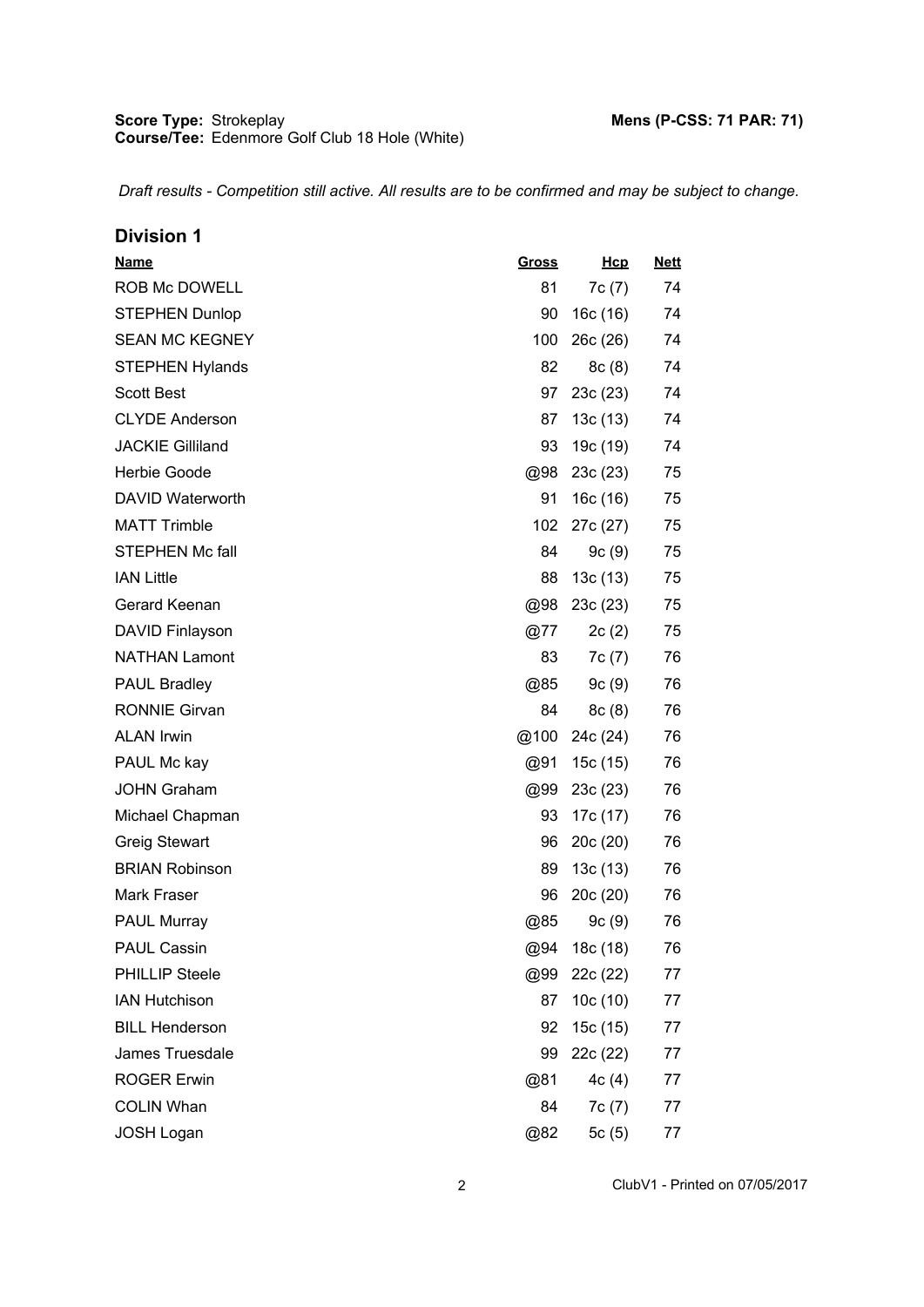| <b>Division 1</b>       |              |          |             |
|-------------------------|--------------|----------|-------------|
| <b>Name</b>             | <u>Gross</u> | Hcp      | <u>Nett</u> |
| <b>WILLIAM Nesbitt</b>  | @89          | 12c(12)  | 77          |
| Karl Teggart            | @82          | 5 $c(5)$ | 77          |
| Ciaran Connor           | @94          | 17c (17) | 77          |
| <b>DEREK Mc kinley</b>  | @100         | 22c(22)  | 78          |
| <b>SIMON George</b>     | 96           | 18c (18) | 78          |
| <b>ALISTAIR Simpson</b> | @92          | 14c (14) | 78          |
| <b>BRIAN Clenaghan</b>  | 103          | 25c(25)  | 78          |
| Jackie Hosick           | 91           | 13c (13) | 78          |
| <b>RAYMOND Craig</b>    | @94          | 16c(16)  | 78          |
| <b>STEPHEN Robb</b>     | @95          | 17c (17) | 78          |
| <b>JOSEPH Brush</b>     | 92           | 14c (14) | 78          |
| <b>GERWYN Young</b>     | 91           | 12c (12) | 79          |
| <b>DAVID Allen</b>      | @86          | 7c(7)    | 79          |
| DAVID Mc ewen           | 97           | 18c (18) | 79          |
| <b>PAUL Fleming</b>     | @94          | 15c(15)  | 79          |
| <b>SEAN Mc cabe</b>     | 92           | 13c(13)  | 79          |
| <b>BRYN Lister</b>      | 98           | 19c (19) | 79          |
| <b>GEOFFREY Simpson</b> | @89          | 10c(10)  | 79          |
| <b>PHILLIP Tinsley</b>  | 92           | 13c(13)  | 79          |
| <b>ADAM MC MINN</b>     | @86          | 7c(7)    | 79          |
| DEAGLAN O'hagan         | @84          | 5 $c(5)$ | 79          |
| <b>TONY Campbell</b>    | @93          | 13c (13) | 80          |
| <b>GLENN Herdman</b>    | @98          | 18c (18) | 80          |
| PETER WHITESIDE         | @96          | 16c (16) | 80          |
| <b>KENNY Mc Aleenon</b> | 90           | 10c(10)  | 80          |
| <b>SAM Mc connell</b>   | 97           | 17c (17) | 80          |
| <b>TOM Crooks</b>       | @93          | 13c(13)  | 80          |
| PAT Cushnahan           | @100         | 20c(20)  | 80          |
| DOMINIQUE Legrand       | @109         | 28c (28) | 81          |
| <b>MARK Chapman</b>     | @106         | 25c(25)  | 81          |
| <b>NEIL Mc mullan</b>   | 93           | 12c (12) | 81          |
| <b>GEOFF Burrowes</b>   | 97           | 16c(16)  | 81          |
| <b>HAROLD Spence</b>    | 98           | 17c (17) | 81          |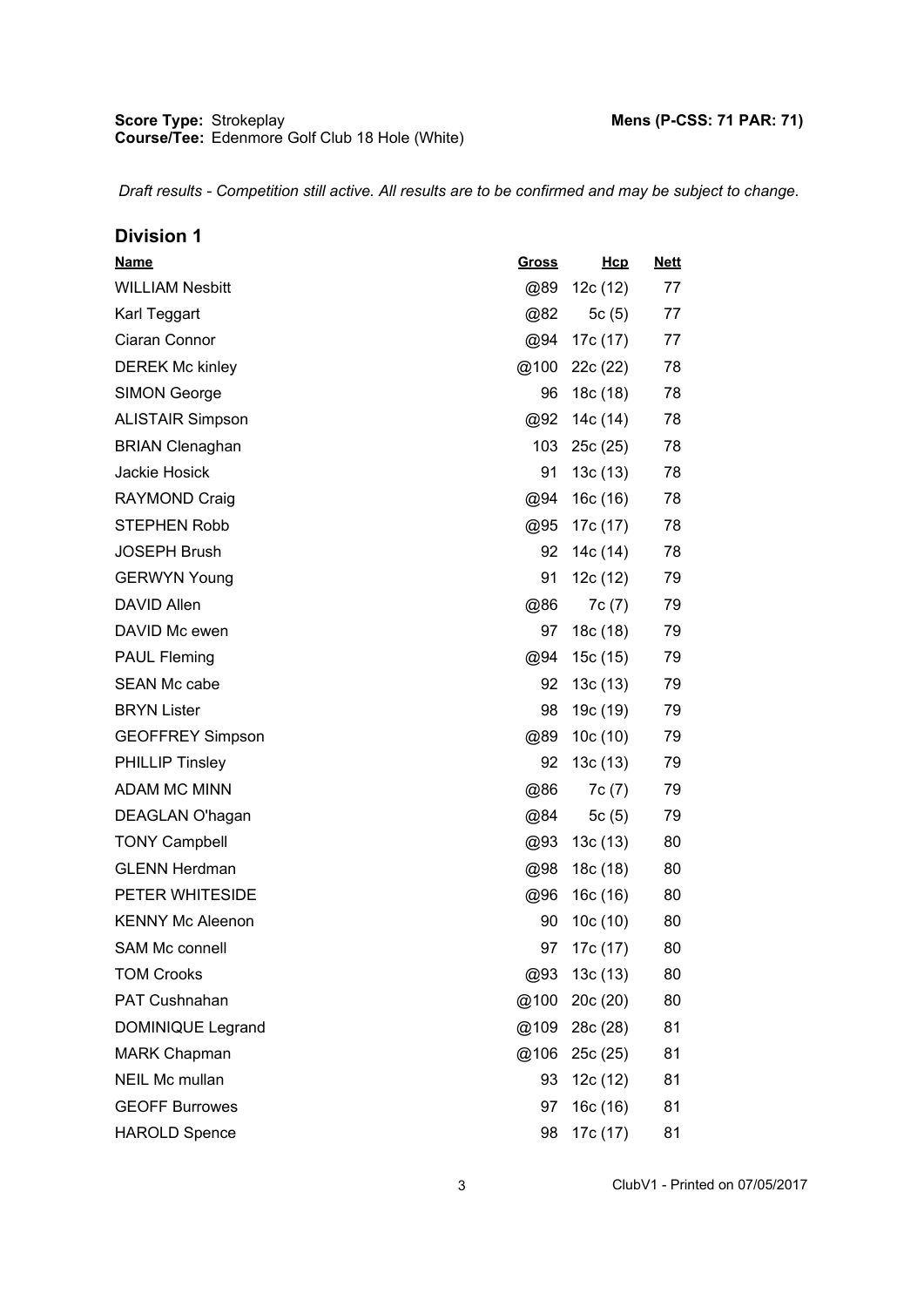| <b>Division 1</b>        |              |               |             |
|--------------------------|--------------|---------------|-------------|
| <b>Name</b>              | <u>Gross</u> | <u>Hcp</u>    | <u>Nett</u> |
| <b>MICHAEL Watson</b>    | @86          | 5c (5)        | 81          |
| <b>Robert Montgomery</b> | @99          | 17c (17)      | 82          |
| <b>Steven Eyres</b>      | @88          | 6c (6)        | 82          |
| <b>WILLIAM Grant</b>     | @95          | 13c (13)      | 82          |
| <b>JOHN Halliday</b>     | @101         | 19c (19)      | 82          |
| Simon Scott              | @109         | 27c (27)      | 82          |
| <b>KEITH Steenson</b>    | @90          | 8c (8)        | 82          |
| DESMOND Mc carthy        | 109          | 27c (27)      | 82          |
| <b>BRENDAN JAMISON</b>   | @95          | 13c (13)      | 82          |
| <b>JOHN Childs</b>       |              | @104 21c (21) | 83          |
| <b>STEPHEN Ferris</b>    | @93          | 10c (10)      | 83          |
| DAVID Mc neill           | @99          | 16c (16)      | 83          |
| <b>RICHARD Swain</b>     | @94          | 11c (11)      | 83          |
| <b>GERRY Mc clory</b>    | @98          | 15c (15)      | 83          |
| <b>DAMIEN Mullan</b>     | @107         | 23c (23)      | 84          |
| <b>GLEN Mc millan</b>    | @101         | 16c (16)      | 85          |
| <b>TREVOR Mc neill</b>   | @111         | 26c (26)      | 85          |
| <b>JOHN Truesdale</b>    | @103         | 17c (17)      | 86          |
| <b>KEVIN Kelly</b>       | @111         | 25c (25)      | 86          |
| <b>MERVYN Nicholson</b>  |              | @108 22c (22) | 86          |
| <b>Richard Woods</b>     | @115         | 28c (28)      | 87          |
| <b>HUGH Mc kay</b>       | @100         | 12c (12)      | 88          |
| <b>MICHAEL Rooney</b>    |              | @116 28c (28) | 88          |
| <b>CLIVE Knox</b>        | @99          | 11c $(11)$    | 88          |
| <b>ANDREW Patterson</b>  | @100         | 11 $c(11)$    | 89          |
| <b>JOHN Brown</b>        | @105         | 14c (14)      | 91          |
| <b>PAUL Magill</b>       | @113         | 21c(21)       | 92          |
| <b>KEN Beeton</b>        | @111         | 17c (17)      | 94          |
| <b>STEPHEN Andrews</b>   | @102         | 7c(7)         | 95          |
| <b>PHILLIP Hughes</b>    | NR.          | 17c (17)      | NR.         |
| <b>JOHN Hart</b>         | NR.          | 21c (21)      | NR.         |
| <b>GLENN Robb</b>        | <b>NR</b>    | 14c (14)      | NR.         |
| <b>ROBERT Scott</b>      | NR           | 21c (21)      | <b>NR</b>   |